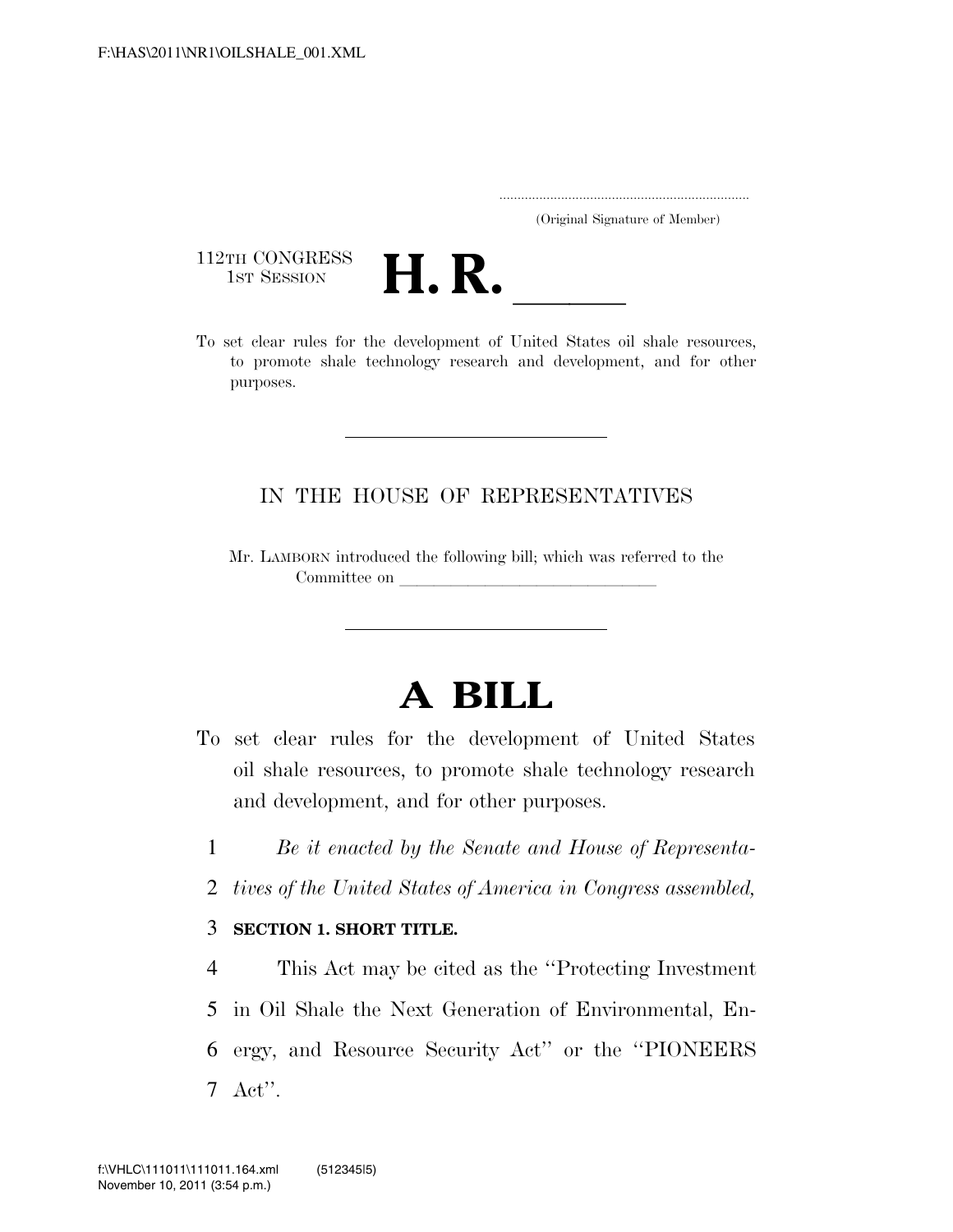### **SEC. 2. FINDINGS.**

 Congress finds that oil shale resources located within the United States—

 (1) total almost 2 trillion barrels of oil in place; (2) are a strategically important domestic re- source that should be developed on an accelerated basis to reduce our growing reliance on politically and economically unstable sources of foreign oil im-ports;

 (3) are one of the best resources available for advancing American technology and creating Amer-ican jobs; and

 (4) will be a critically important component of the Nation's transportation fuel sector in particular, by providing a secure domestic source of aviation fuel for both commercial and military uses.

 **SEC. 3. EFFECTIVENESS OF OIL SHALE REGULATIONS, AMENDMENTS TO RESOURCE MANAGEMENT** 

# **PLANS, AND RECORD OF DECISION.**

 (a) REGULATIONS.—Notwithstanding any other law or regulation to the contrary, the final regulations regard- ing oil shale management published by the Bureau of Land Management on November 18, 2008 (73 Fed. Reg. 69,414) are deemed to satisfy all legal and procedural re- quirements under any law, including the Federal Land Policy and Management Act of 1976 (43 U.S.C. 1701 et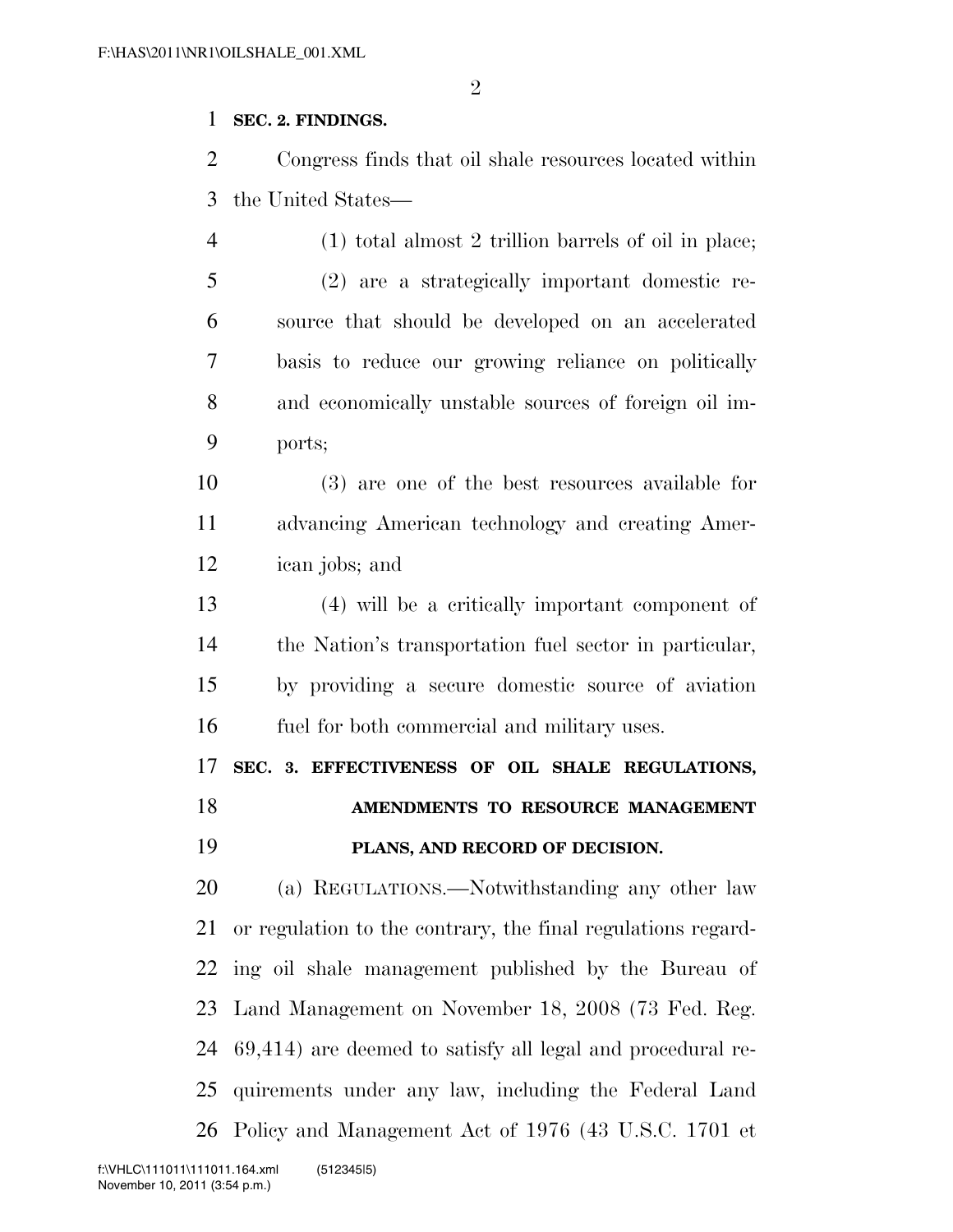seq.), the Endangered Species Act of 1973 (16 U.S.C. 1531 et seq.), the National Environmental Policy Act of 1969 (42 U.S.C. 4321 et seq.), and the Energy Policy Act of 2005 (Public Law 109–58), and the Secretary of the Interior shall implement those regulations, including the oil shale leasing program authorized by the regulations, without any other administrative action necessary.

 (b) AMENDMENTS TO RESOURCE MANAGEMENT PLANS AND RECORD OF DECISION.—Notwithstanding any other law or regulation to the contrary, the November 17, 2008 U.S Bureau of Land Management Approved Re- source Management Plan Amendments/Record of Decision for Oil Shale and Tar Sands Resources to Address Land Use Allocations in Colorado, Utah, and Wyoming and Final Programmatic Environmental Impact Statement are deemed to satisfy all legal and procedural requirements under any law, including the Federal Land Policy and Management Act of 1976 (43 U.S.C. 1701 et seq.), the Endangered Species Act of 1973 (16 U.S.C. 1531 et seq.), the National Environmental Policy Act of 1969 (42 U.S.C. 4321 et seq.), and the Energy Policy Act of 2005 (Public Law 109–58), and the Secretary of the Interior shall im- plement the oil shale leasing program authorized by the regulations referred to in subsection (a) in those areas cov-25 ered by the resource management plans amended by such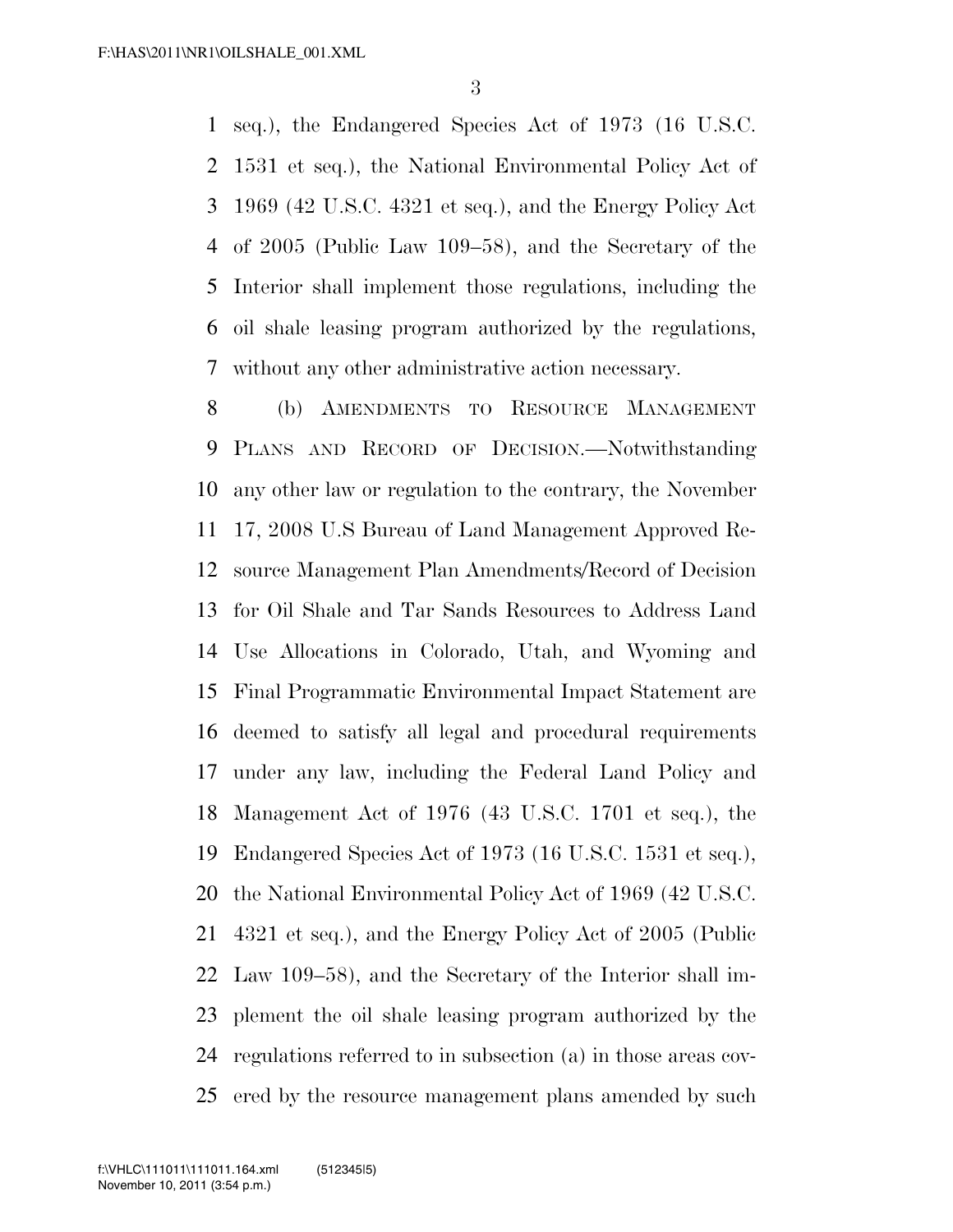amendments, and covered by such record of decision, with-out any other administrative action necessary.

#### **SEC. 4. OIL SHALE LEASING.**

 (a) ADDITIONAL RESEARCH AND DEVELOPMENT LEASE SALES.—The Secretary of the Interior shall hold a lease sale within 180 days after the date of enactment of this Act offering an additional 10 parcels for lease for research, development, and demonstration of oil shale re- sources, under the terms offered in the solicitation of bids for such leases published on January 15, 2009 (74 Fed. Reg. 10).

 (b) COMMERCIAL LEASE SALES.—No later than Jan- uary 1, 2016, the Secretary of the Interior shall hold no less than 5 separate commercial lease sales in areas con- sidered to have the most potential for oil shale develop- ment, as determined by the Secretary, in areas nominated through public comment. Each lease sale shall be for an area of not less than 25,000 acres, and in multiple lease blocs.

 (c) REDUCED PAYMENTS TO ENSURE PRODUC- TION.—The Secretary of the Interior may temporarily re- duce royalties, fees, rentals, bonus, or other payments for leases of Federal lands for the development and produc- tion of oil shale resources as necessary to incentivize and encourage development of such resources, if the Secretary